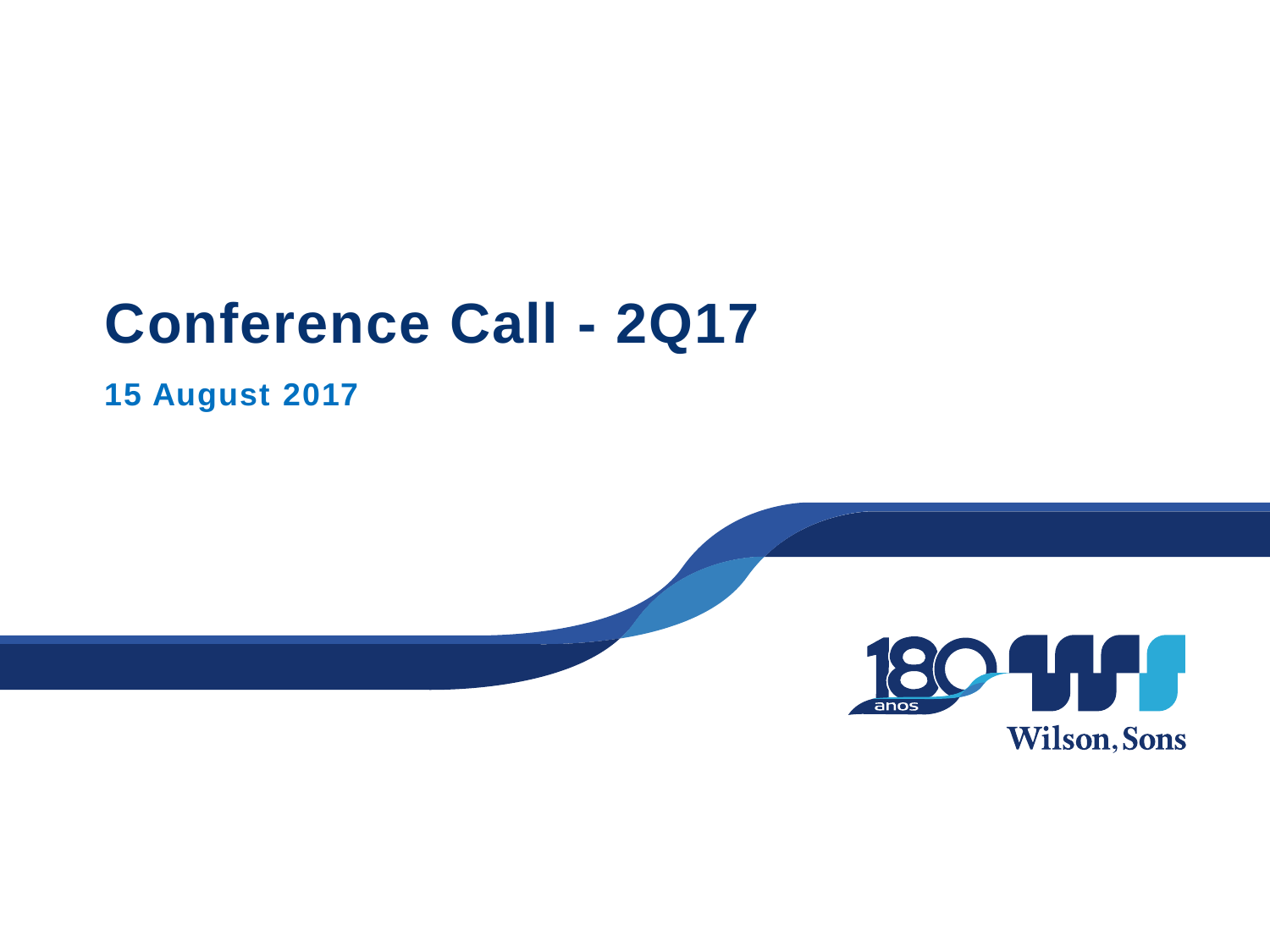

This presentation contains statements that may constitute "forward-looking statements", based on current opinions, expectations and projections about future events. Such statements are also based on assumptions and analysis made by Wilson Sons and are subject to market conditions which are beyond the Company's control.

Important factors which may lead to significant differences between real results and these forwardlooking statements are: national and international economic conditions; technology; financial market conditions; uncertainties regarding results in the Company's future operations, its plans, objectives, expectations, intentions; and other factors described in the section entitled "Risk Factors", available in the Company's Prospectus, filed with the Brazilian Securities and Exchange Commission (CVM).

The Company's operating and financial results, as presented on the following slides, were prepared in conformity with International Financial Reporting Standards (IFRS), except as otherwise expressly indicated. An independent auditors' review report is an integral part of the Company's condensed consolidated financial statements.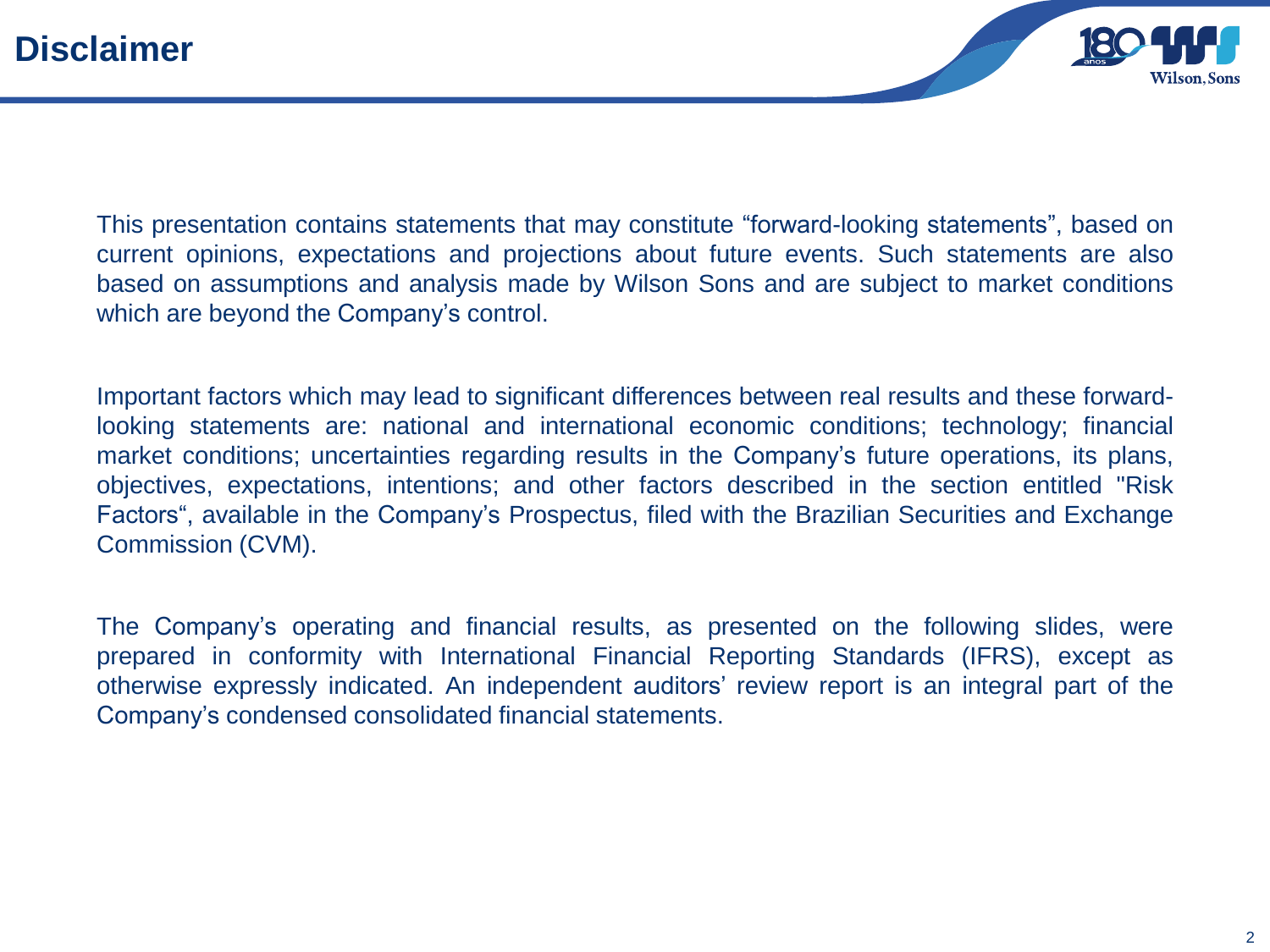#### **Commitment to Safety**



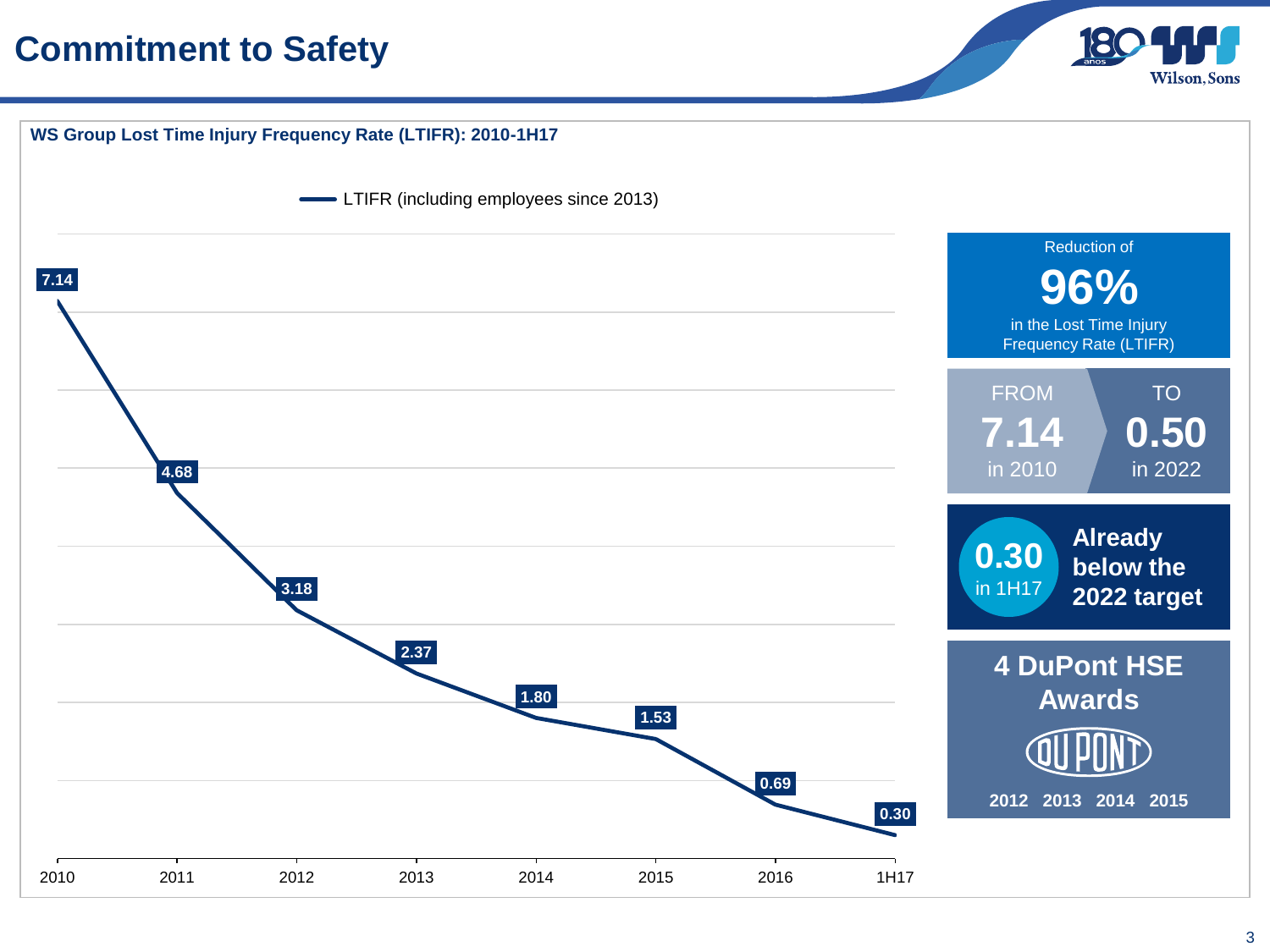### **Consolidated Figures (2Q17)**



#### **Highlights**

**The highlights in the quarter were the 17.6% growth of imports at Tecon Rio Grande and the 5.7% increase of harbour manoeuvres in the Towage business.**

**EBITDA increased 21.1% against the comparative mainly due to the resilient results of Container Terminals and Towage.**

**Proforma CAPEX reduced 67.9% compared to 2Q16, as the Company recently concluded a significant investment cycle of capacity expansion.**





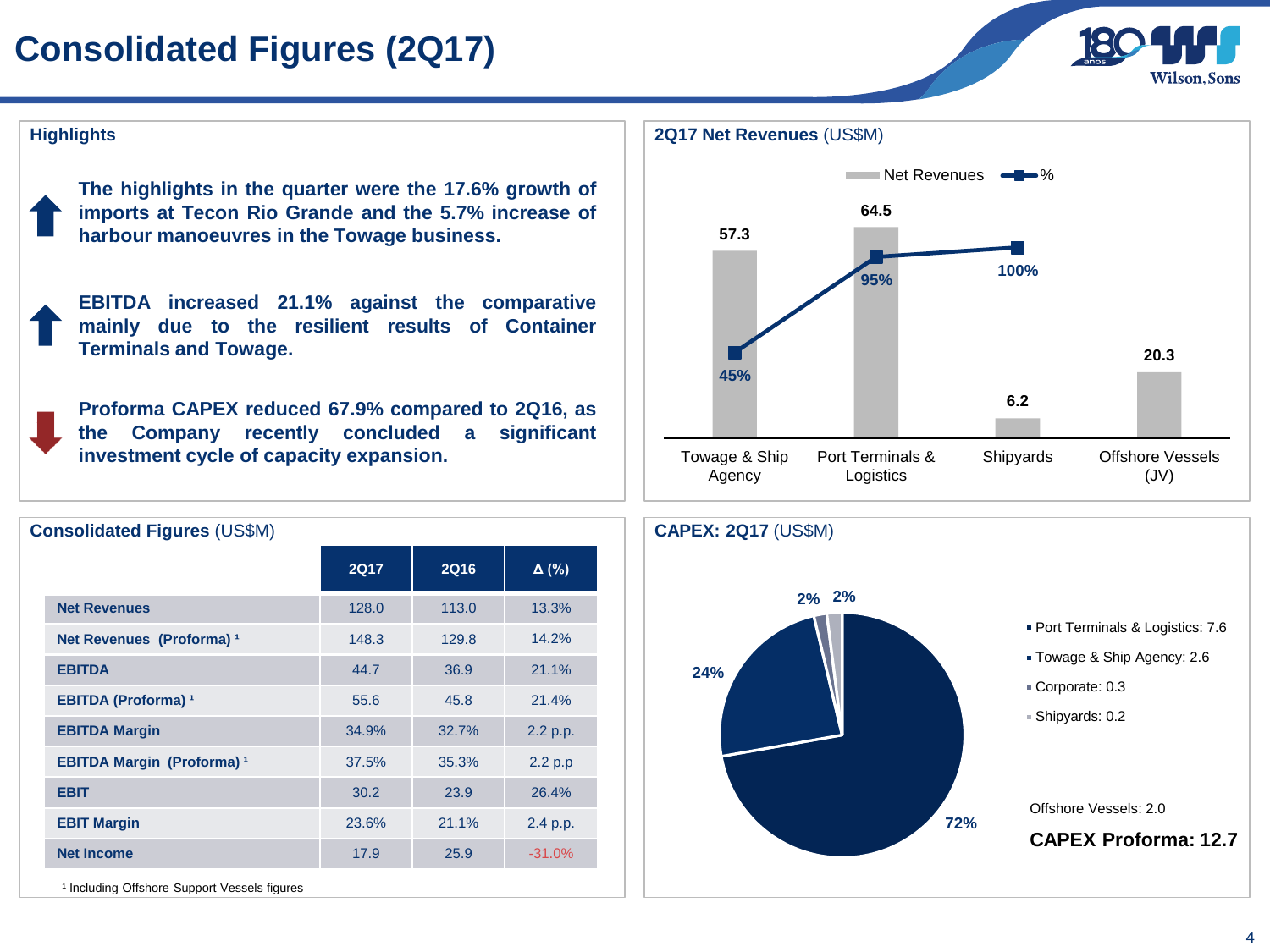#### **Highlights by Business (2Q17)**



|                          | <b>Business</b>                                                |                                                                                                                                                                                        | <b>Financial Highlights</b>                                                                                                                                                                  | <b>Net Revenues (US\$M)</b> |      |          | <b>EBITDA (US\$M)</b> |       | <b>EBITDA Margin (%)</b> |             |                  |   |
|--------------------------|----------------------------------------------------------------|----------------------------------------------------------------------------------------------------------------------------------------------------------------------------------------|----------------------------------------------------------------------------------------------------------------------------------------------------------------------------------------------|-----------------------------|------|----------|-----------------------|-------|--------------------------|-------------|------------------|---|
|                          |                                                                | <b>Operational Highlights</b>                                                                                                                                                          |                                                                                                                                                                                              | 2Q17                        | 2Q16 | $\Delta$ | 2Q17                  | 2Q16  | $\Delta$                 | 2Q17        | 2Q16             | Δ |
| PORT SERVICES            | . T. T. T<br><b>Wilson, Sons Terminais</b>                     | • Slight decrease in overall<br><b>Container Terminal volumes.</b><br>• Rio Grande: increase in full<br>containers and imports.<br>· Salvador: higher cabotage<br>volumes.             | • Increase of warehousing<br>revenues.<br>• EBITDA and margins improved<br>with more a profitable<br>operational mix across both<br>Terminals.                                               | 47.2                        | 36.9 |          | 21.4                  | 15.1  |                          | 45.4% 40.8% |                  |   |
|                          | <b>LOGISTICA OFFSHORE</b><br>Uma empresa do Grupo Wilson, Sons | • Decline in vessel turnarounds for<br>spot and long-term clients.<br>• Improved layup operations.                                                                                     | • Results negatively impacted by<br>the continuing weak Oil & Gas<br>sector.                                                                                                                 | 4.1                         | 5.9  |          | 0.2                   | 1.2   |                          | 5.7%        | 20.5%            |   |
|                          | <b>ANTI</b><br>Wilson, Sons Logística                          | • Improved volumes of bonded<br>warehousing and in the cargo<br>consolidation business, Allink.                                                                                        | • Increase in bonded warehousing<br>revenues.<br>• Margins remained weak given<br>the macroeconomic backdrop.                                                                                | 13.2                        | 9.9  |          | (0.4)                 | (1.6) |                          |             | $-3.2\% -15.8\%$ |   |
| <b>MARITIME SERVICES</b> | <b>Wilson, Sons Rebocadores</b>                                | · Improved harbour manoeuvres in<br>some ports, with highlight being<br>operations for grain ships.                                                                                    | • Revenues were driven by<br>improved harbour manoeuvres<br>and vessel utilization.<br>• Negative impact from lower<br>volumes of special operations.                                        | 57.3                        | 54.1 |          | 27.7                  | 24.9  |                          | 48.3%       | 45.9%            |   |
|                          | <b>Wilson, Sons Estaleiros</b>                                 | • The delivery of tugboat<br>SST-Aimoré to a client after the<br>quarter end (July).<br>· Orderbook comprises the<br>construction of five vessels and<br>seven dry-docking operations. | • Revenues in line with the<br>comparative period.<br>• EBITDA negatively impacted by<br>the stage of construction and<br>lower volume of own vessel<br>maintenance.                         | 6.2                         | 6.1  |          | 0.4                   | 1.9   |                          | 6.2%        | 31.6%            |   |
|                          | $***$<br><b>Wilson, Sons UltraTug</b><br><b>Offshore</b>       | • Days in Operation were up<br>supported by the<br>commencement of two long-term<br>contracts for the PSVs Larus and<br>Pinguim.                                                       | • Improved results with higher<br>days in operation, and the new<br>vessels contributed with daily<br>rates above the fleet average.<br>• Additional positive impact by the<br>stronger R\$. | 20.3                        | 16.9 |          | 10.9                  | 8.9   |                          | 53.9%       | 52.6%            |   |

\* Including Ship Agency segment figures<br>\*\* Corresponds to Wilson Sons' 50% participation in the JV. Net Revenues and EBITDA are not considered in Wilson Sons' consolidated results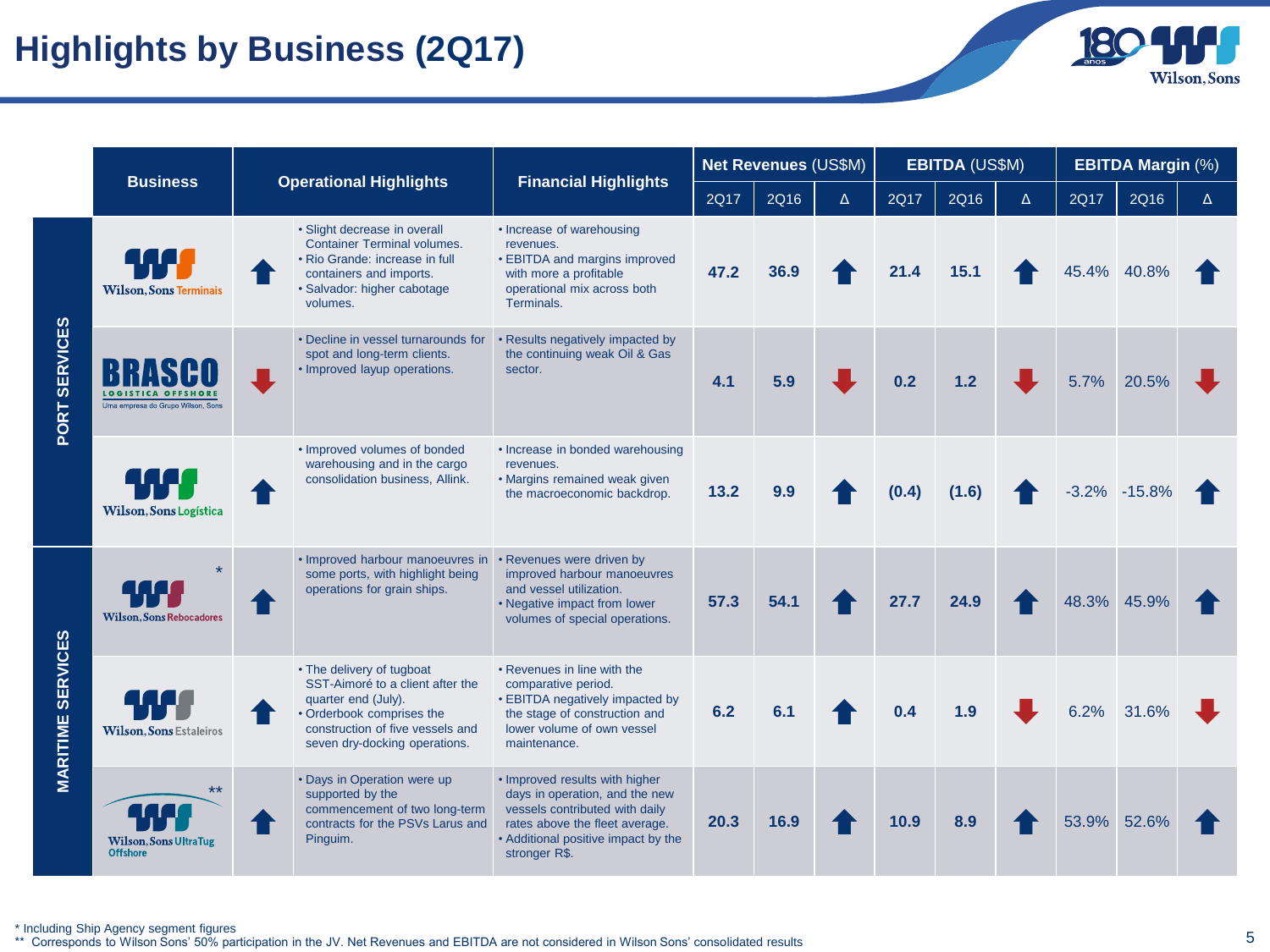### **Financial Highlights (1S17)**

**Net Revenues - Proforma** (US\$M)







 **440 <sup>610</sup> <sup>660</sup> <sup>634</sup> <sup>457</sup> <sup>38</sup> 478** 2007 2008 2009 2010 2011 2012 2013 2014 2015 2016 1H17

**IFRS** Offshore Vessels

**77**

**710**

**Capital Expenditures - CAPEX** (US\$M)

**128**

**137**

**49**

**186**

**70**

**24**

**94**

**Wilson.Sons**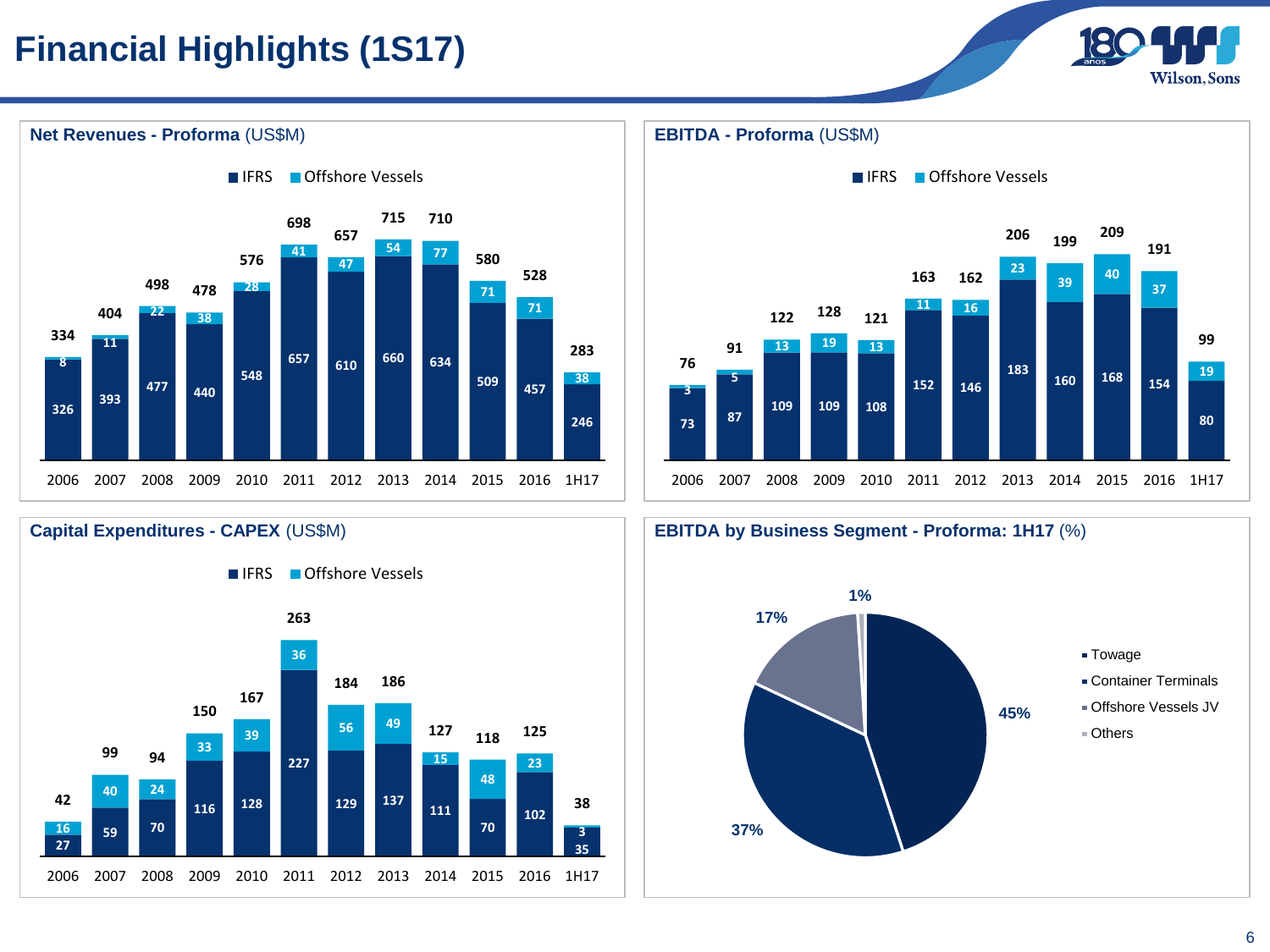### **Liquidity Ratios (30/06/17)**



#### **Liquidity Ratios** (US\$M)

| ן וטוע |                                                     | 30/06/2017 | 30/06/2016 | $\Delta$ (%)  |
|--------|-----------------------------------------------------|------------|------------|---------------|
|        | <b>Total Debt 1</b>                                 | 366.3      | 375.8      | $-3%$         |
|        | <b>Cash &amp; Cash Equivalents</b>                  | 75.9       | 96.0       | $-21%$        |
|        | <b>Net Debt (Total Debt - Cash)</b>                 | 290.4      | 279.8      | 4%            |
|        | <b>Gearing % (Net Debt / Equity)</b>                | 57%        | 54%        | 3.0 p.p.      |
|        | <b>Net Debt / Trailing 12 Month EBITDA</b>          | 1.8x       | 1.8x       | 0.0 x         |
|        | Net Debt / Trailing 12 Month EBITDA (Proforma) 2    | 2.6x       | 2.8x       | $-0.2 \times$ |
|        | <b>Operating cash flow</b>                          | 40.5       | 47.5       | $-15%$        |
|        | Interest Coverage Ratio (EBIT / Interest Expense) 3 | 7.5x       | 8.0 x      | $-0.5 \times$ |
|        | <b>Capital Expenditure - CAPEX</b>                  | 35.1       | 74.0       | $-52.5%$      |
|        | <b>Capital Expenditure - CAPEX (Proforma)</b>       | 37.8       | 86.8       | $-56.5%$      |
|        |                                                     |            |            |               |

<sup>1</sup> Bank loans for capacity increases

<sup>2</sup> Including Offshore Support Vessels

3 Interest expenses on bank loans and finance leases

#### **Net Debt / EBITDA**

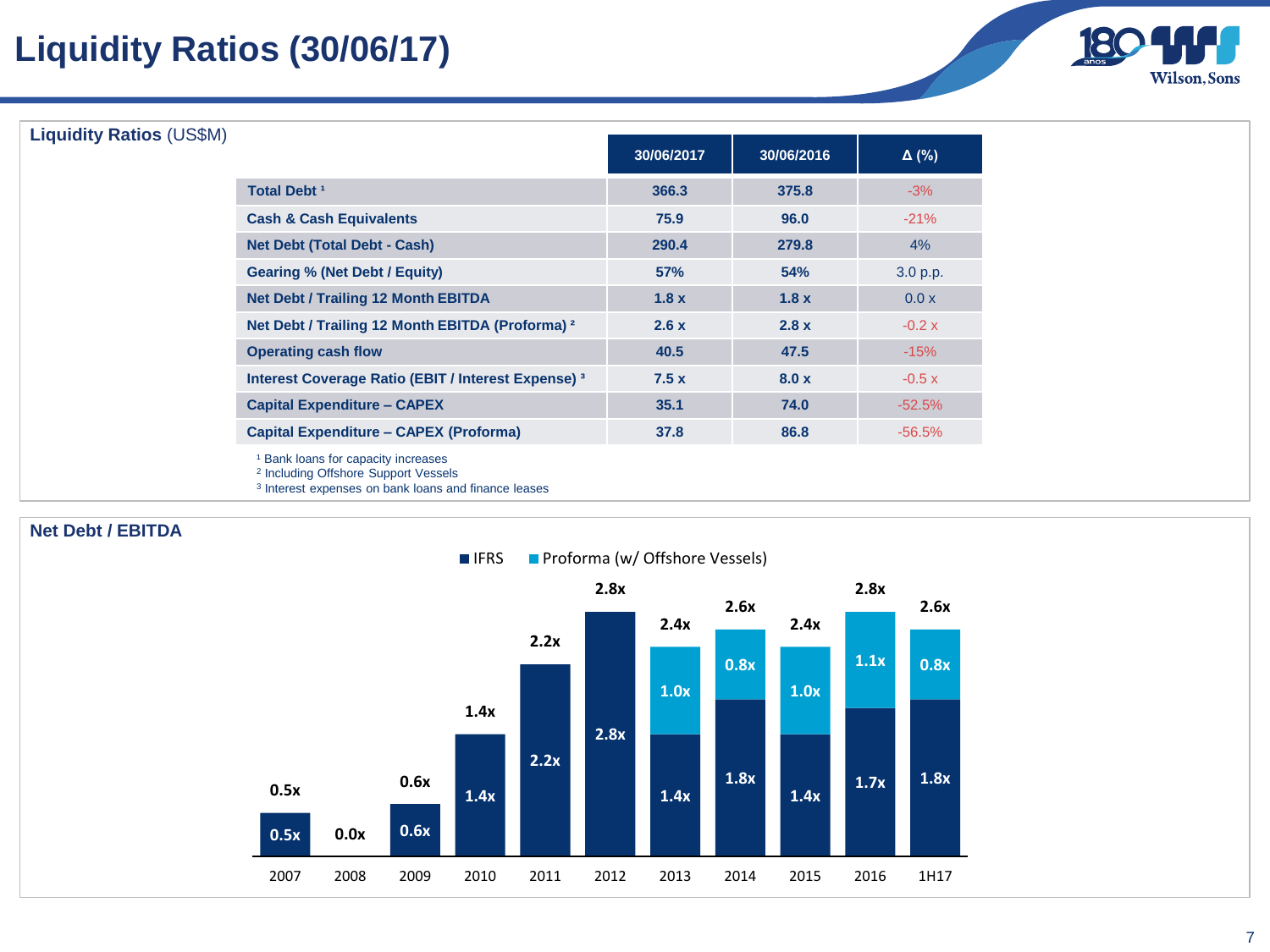### **Operational Data (July/17)**







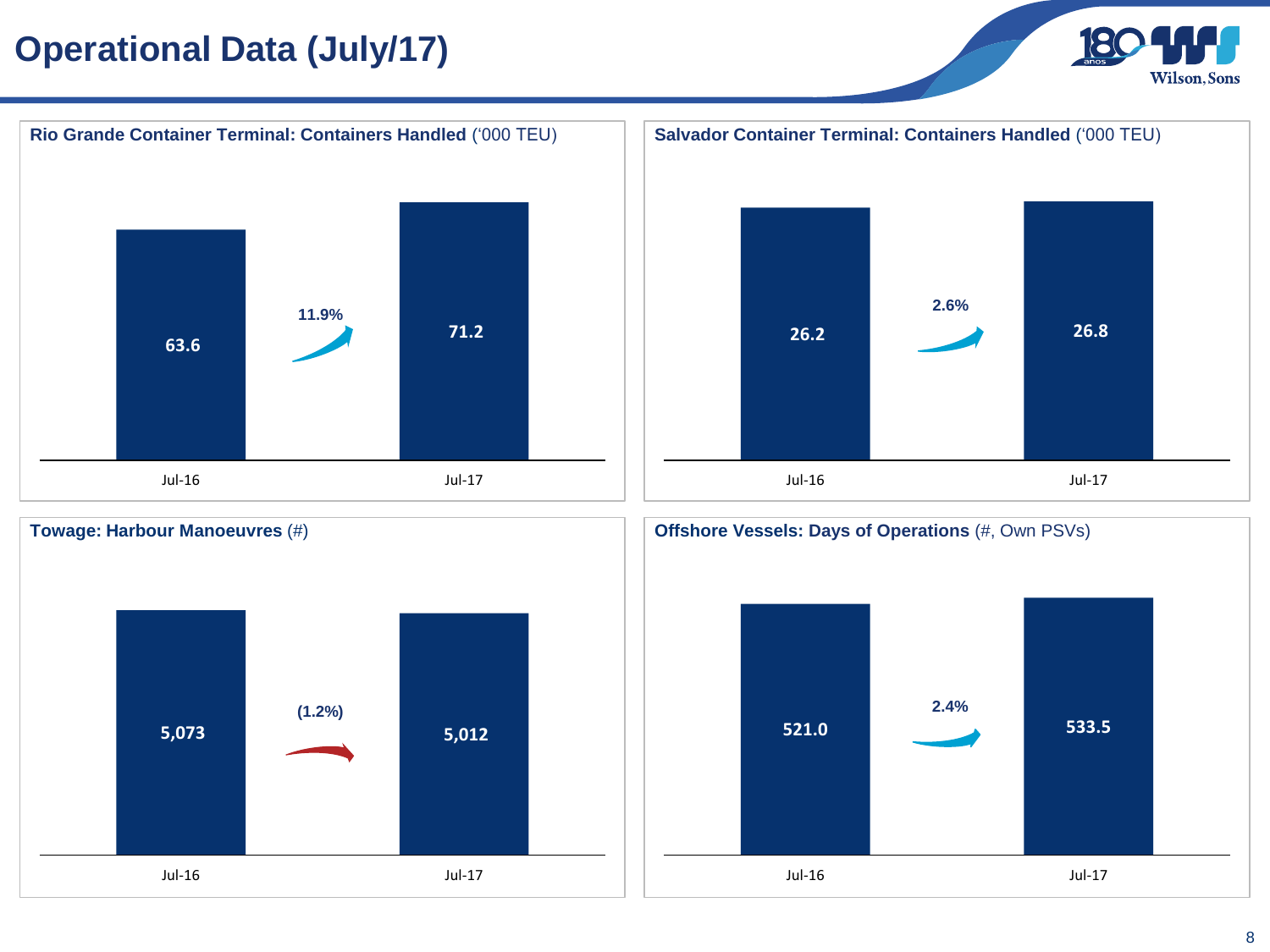#### **Tecon Rio Grande**